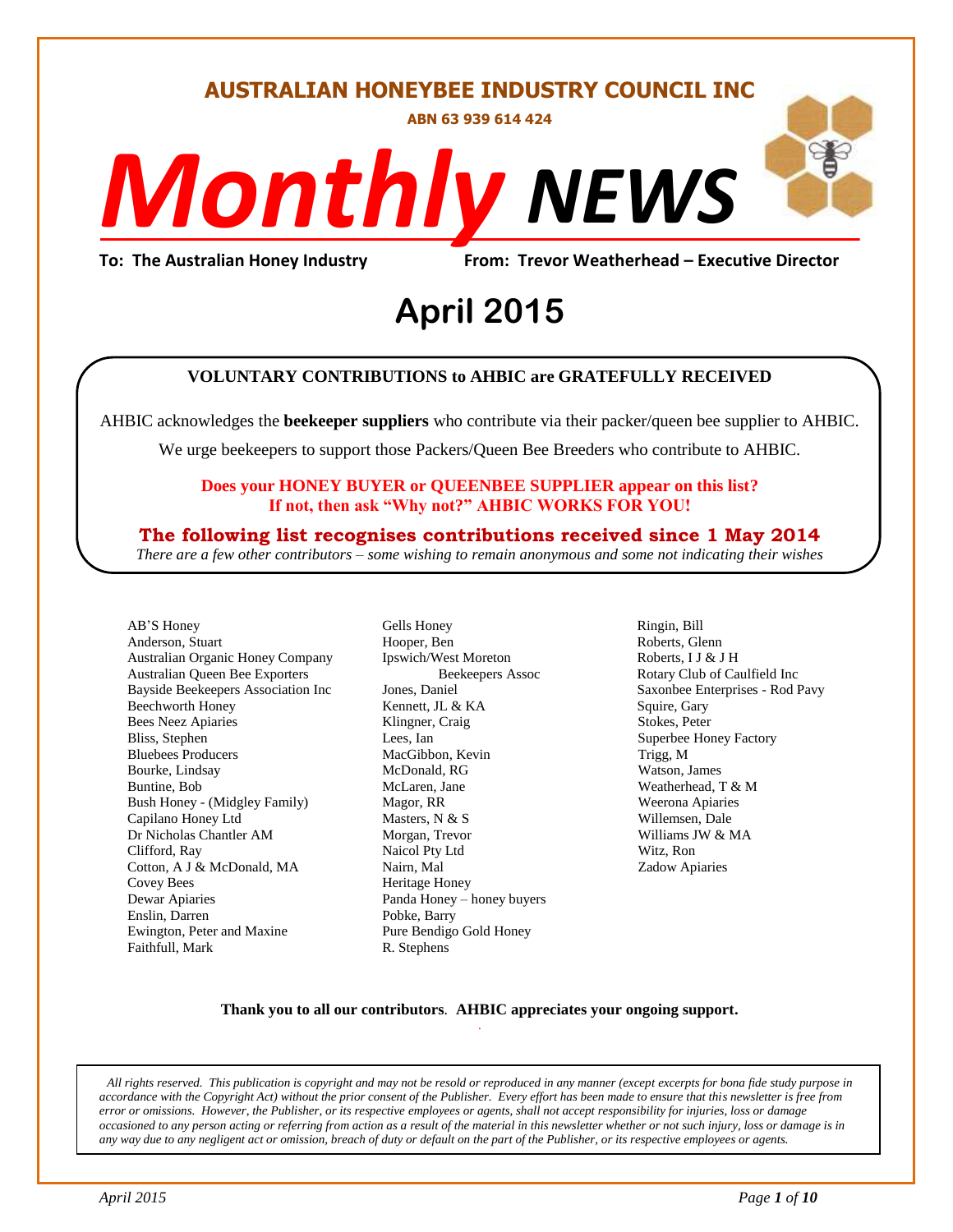#### **LATEST ON BEE BIOSECURITY PROGRAM AND CODE OF PRACTICE**

The Industry Working Group of Ian Zadow, Craig Klingner and Sam Malfroy have been attending or are to attend meetings of the Executives of the various State beekeeping associations plus beekeeper meetings over the coming months. Recent meetings included meeting with both industry and government in SA and VIC. Both were very positive.

The Industry Working Group has planned a range of activities and meetings over May and June, in the lead up to the AHBIC conference in early July. Each state industry conference will also include a presentation on the Code.

Numerous comments were received, close to 200, from all sectors of the industry in the latest round of industry consultation. Some of these comments were joint submissions from beekeeping associations or branches, therefore, reflecting many more than the 200 received. We thank everyone who took the time to provide this valuable feedback on what we are trying to establish. This feedback from industry was invaluable in considering changes to make to the next version of the Biosecurity Code of Practice.

The next version of the Code will be placed on the AHBIC website by the  $5<sup>th</sup>$  of May. Additional documents to be uploaded on the AHBIC website will include a summary version of the Code, as well as a tracked changes version of the Code so people can see the changes we have made since the last version.

Please continue to read your AHBIC newsletter and state newsletters/journals for details about any upcoming meetings in your state and attend your state conference to hear the latest about the Biosecurity Code of Practice and the National Bee Biosecurity Program.

#### **AHBIC WEBSITE AND EMAILS**

During April we have had problems with our website being suspended and emails not been received. In the end we changed web site host and hopefully everything is back on track.

If you sent an email to AHBIC during April and did not receive a reply, please send again.

#### **PROPOSED AUCTION OF BEE SITES IN NSW**

The Forestry Corporation of New South Wales (FCNSW) has advertised bee sites on the south coast of New South Wales for auction in May. The sites are ones that have been held back by the FCNSW.

The New South Wales Apiarists Association (NSWAA) has been making representations to try to have the auctions not proceed as it is a departure from a tried and proven method of issuing bee sites in NSW.

AHBIC has sent a letter to the NSW Premier, Mike Baird, asking for this auction to be stop and further consultation to be undertaken with the NSWAA. If this auction goes ahead other States may look to move to this system which will severely disadvantage our industry.

There seems no real rationale to move away from a system of allocation of sites that has stood the test of time over the years and has served both Government and beekeepers well.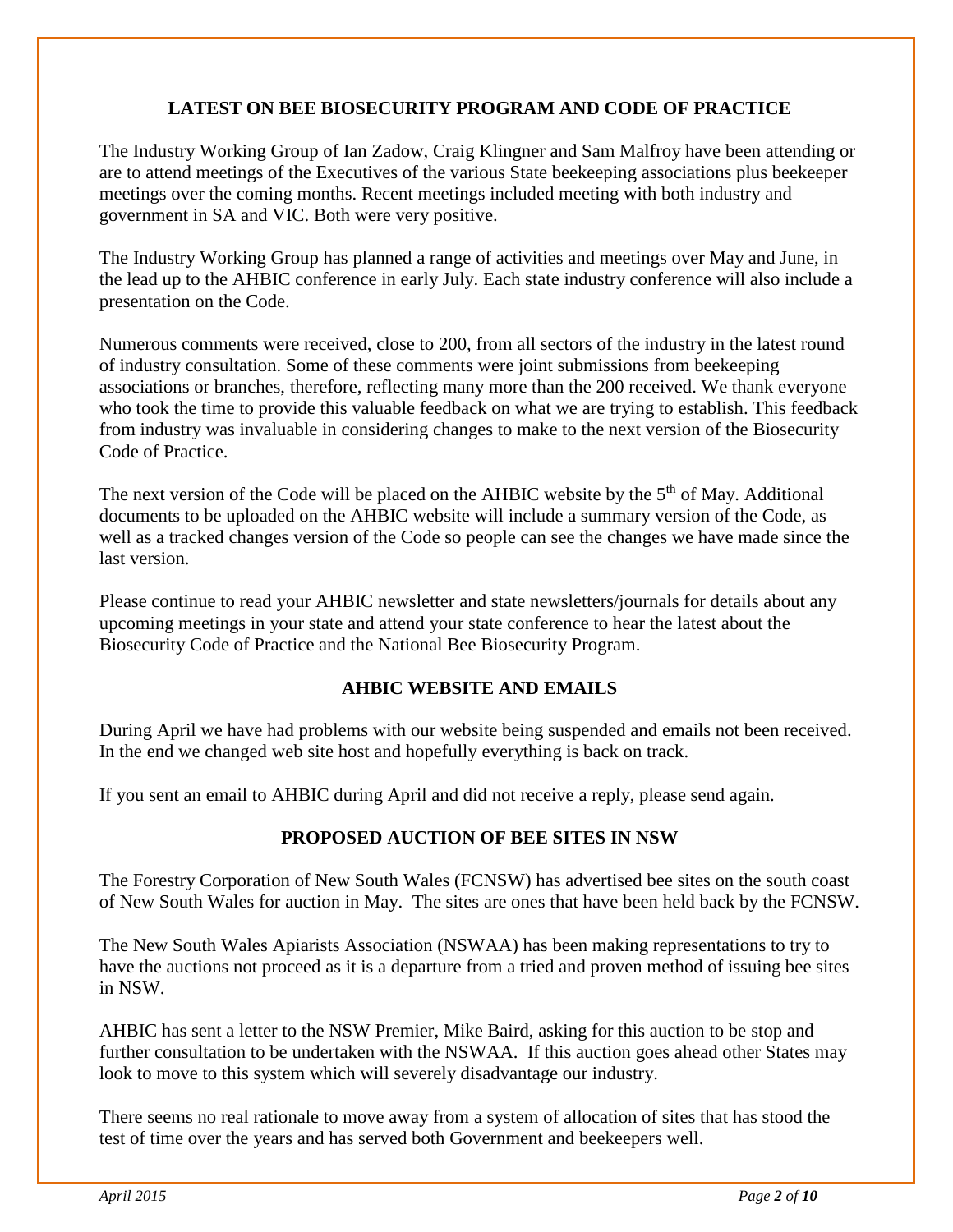#### **NEW CHEMICAL REGISTRATIONS**

**Application no.:** 62926 **Product name: Product name: Wellfarm Lambda-Cyhalothrin 250 CS Insecticide**<br> **Active constituent/s:** 250 a/L lambda-cyhalothrin 250 g/L lambda-cyhalothrin<br>Wellfarm Pty Ltd **Applicant name:** Wellfarm Pty Ltd **Applicant ACN:**<br>Summary of use For the control of certain insect pests in cotton, barley, wheat and various field crops<br>30 March 2015 **Date of registration/approval:** 30 March 2015 10 March 2015 2016<br>Product registration no.: 20282 **Product registration no.:** 70282 Label approval no.: **Application no.:** 62856 **Product name:** Wellfarm Chlorpyrifos 500 EC Insecticide 500 g/L chlorpyrifos (an anti-cholinesterase compound) **Applicant name:** Wellfarm Pty Ltd **Applicant ACN:**<br>Summary of use For use in fruit, vegetables, oilseeds, cotton, cereals, pasture, turf and other situations for the control of insect pests<br>19 March 2015 **Date of registration/approval: 19 March 2016** 19 March 2016<br> **Product registration no.: 19766 Product registration no.:** 70266 Label approval no.: **Application no.:** 61442 **Product name:** <br> **Product name:** <br> **Active constituent/s:** <br> **Active constituent/s:** <br> **Active constituent/s:** <br> **Active constituent/s: Active constituent/s:** <br> **Applicant name:** <br> **Applicant name:** <br> **Applicant name:** <br> **Applicant name:** <br> **Applicant name:** <br> **Applicant name:** <br> **Applicant name:** <br> **Applicant name:** <br> **Applicant name:** <br> **Applicant name:** Syngenta Australia Pty Ltd<br>002 933 717 **Applicant ACN:**<br>Summary of use For the control of certain mites and insect pests on apples, capsicums, citrus, hops, pears, tomatoes, strawberries and ornamentals<br>19 March 2015 **Date of registration/approval: Product registration no.:** 69685 Label approval no.: **Application no.:** 59626<br> **Active constituent/s:** Acetamiprid **Active constituent/s:**<br>Applicant name:

**Date of approval:** <sup>26</sup> March 2015<br> **Approval no.:** 69006/59626 Approval no.:

**Nippon Soda Co., Ltd Applicant ACN:** N/A<br> **Summary of use:** For For use in agricultural chemical products<br>26 March 2015

#### **COUNTRY OF ORIGIN LABELLING**

I attended a presentation on Country of Origin Labelling in Brisbane on 22 April, 2015.

This is basically a preliminary information session. They were putting forward the House of Representatives Inquiry into Country of Origin Labelling recommendations. They also put forward another proposal which has been put forward by Ministers Joyce and Macfarlane using a pie chart or percentage lie showing the amount of Australian product verses imported product.

From recent news reports it would seem that any implementation of Country of Origin labelling would not happen for several years. AHBIC is a participant in this process so we will be included on any further consultation.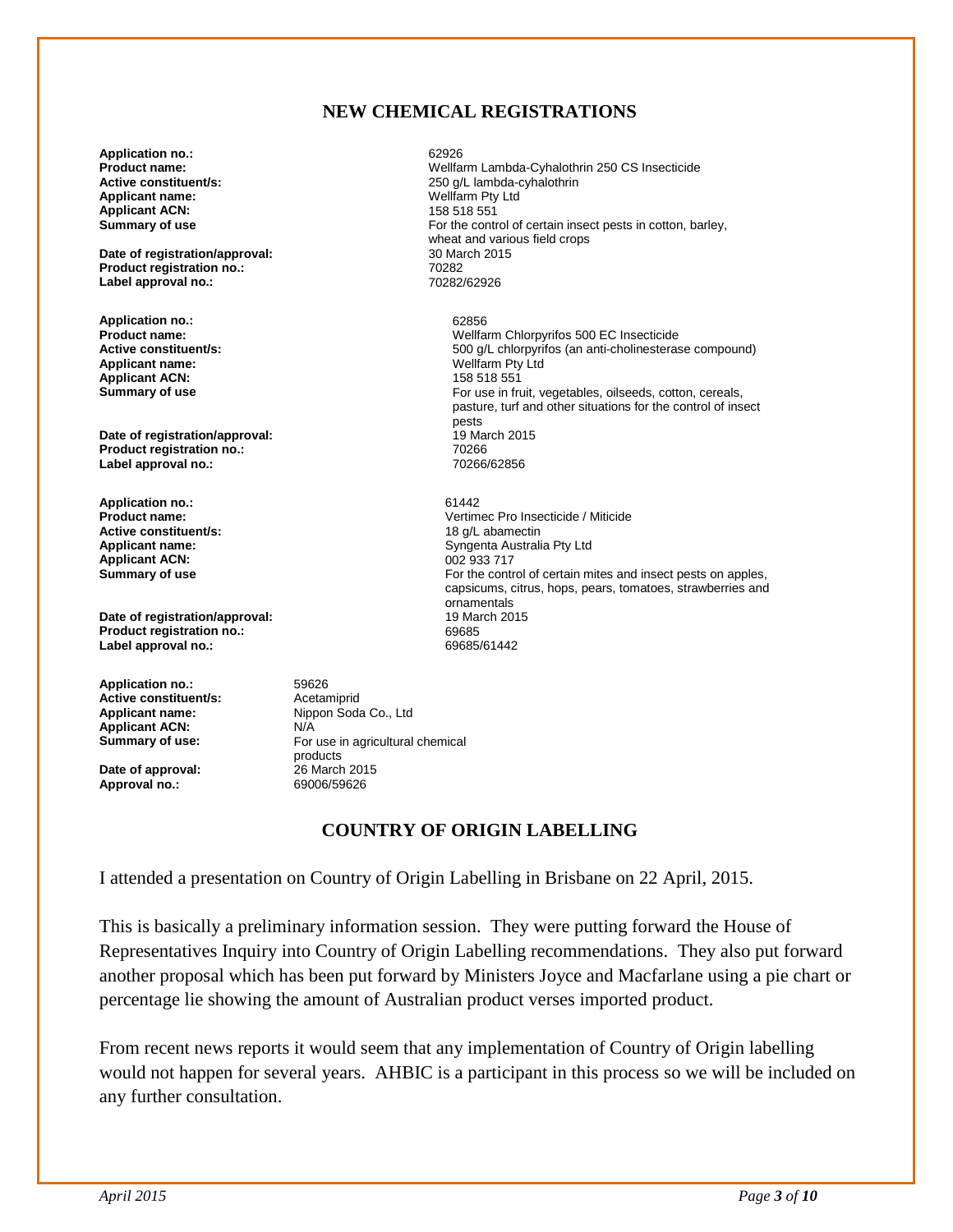#### **ANNUAL MEETINGS**

AHBIC will be holding its AGM on Saturday 4 July 2015 at the Penrith Panthers Leagues Club at 123 Mulgoa Road, Penrith. This will follow the NSWAA conference on 2 -3 July. More details on the AHBIC AGM later. Annual conferences for 2015 as I have them are:-

| Queensland Beekeepers Association            | 11 $&$ 12 June - Cleveland |
|----------------------------------------------|----------------------------|
| New South Wales Apiarists Association        | $2 & 3$ July - Penrith     |
| <b>Tasmanian Beekeepers Association</b>      | 29 & 30 May - Smithton     |
| WA Farmers Federation - Beekeeping Section   | 2 May - Perth              |
| South Australian Apiarists Association       | 18 & 19 June - Nuriootpa   |
| Victorian Apiarists Association              | 10 & 11 June - Bairnsdale  |
| Honey Packers and Marketers Association      | <b>TBA</b>                 |
| National Council of Pollination Associations | 2 July - Penrith           |
| Australian Queen Bee Breeders Association    | <b>TBA</b>                 |
| Australian Honey Bee Industry Council        | 4 July - Penrith           |

#### **CATEGORISATION**

AHBIC has prepared three categorisation documents and they have been circulated to affected parties. They are:-

- 1. Varroa destructor
- 2. Varroa jacobsoni
- 3. Tropilaelaps clareae and T. mercedesae

Comments are due back early in May and then a categorisation meeting will be called by Plant Health Australia.

#### **ASIAN BEE DETECTION IN BRISBANE**

Further to my report in the March newsletter I would advise that, upon further examination of the brood combs by the Queensland Department of Agriculture and Fisheries, they found some varroa mites. These have been identified as *Varroa jacobsoni*.

We are awaiting details on the bees themselves plus several other questions that were asked.

#### **CROP POLLINATION ASSOCIATION AGM/CONFERENCE**

The Crop Pollination Association is having its AGM/conference at the Hunter Room, Penrith Leagues Club, 123 Mulgoa Road, Penrith, New South Wales on Tuesday 30 June, 2015. Registration is at 8.30am and commencing at 9am.

Further details are available at [www.aussiepollination.com.au](http://www.aussiepollination.com.au/)

#### **APIMONDIA 2015 – KOREA**

Apimondia is being held in Daejeon, Korea from 15-20 September, 2015. If you are interested in attending see<http://www.apimondia2015.com/2015/eng/main.jsp>I would encourage you if you have the opportunity to attend.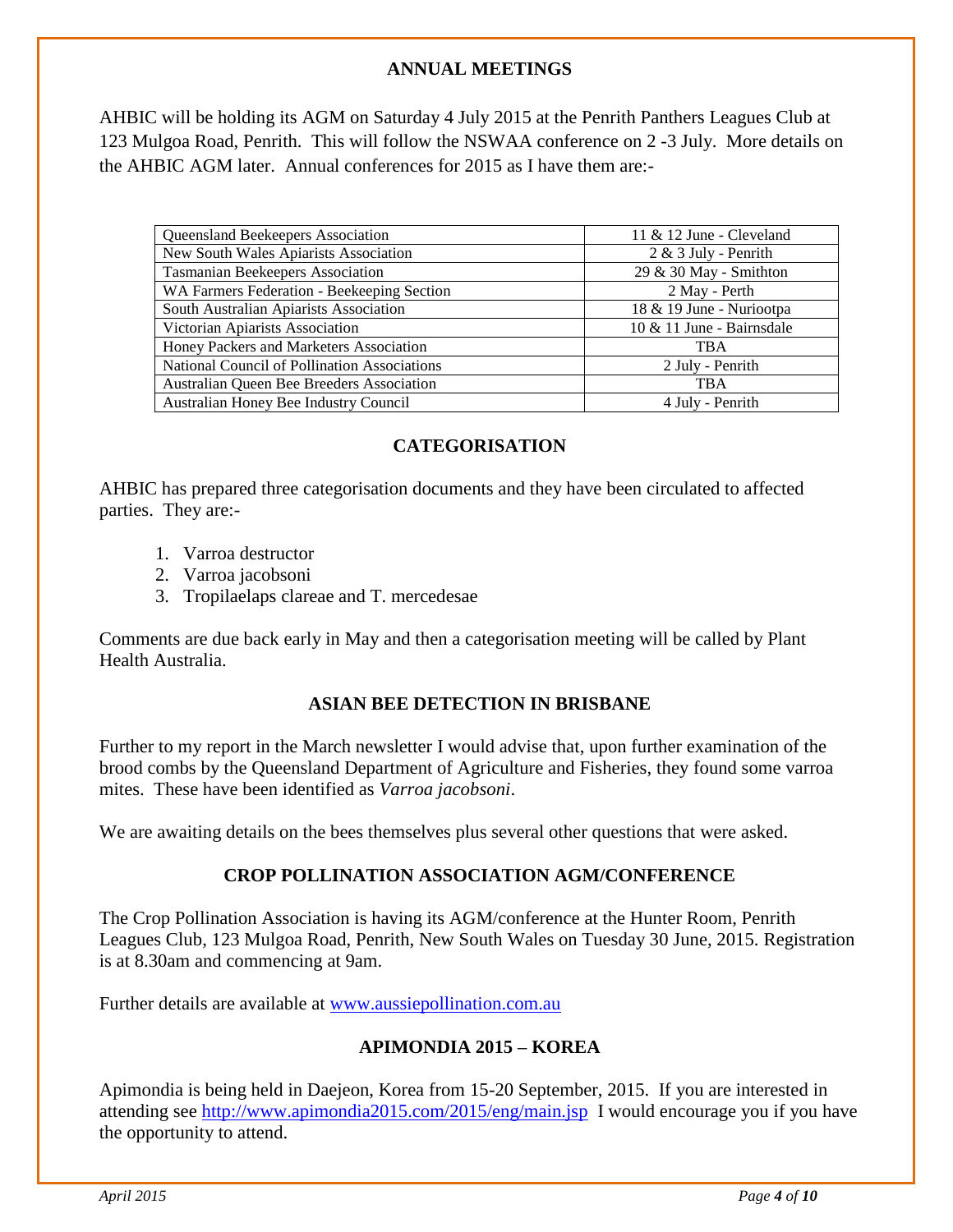#### **ARTICLE FROM GET FARMING NEWSLETTER**

**Killer bees double win for Aus honeybees**  Article Date:22/04/15

A genetic test that can prevent the entry of 'killer' bees into Australia and worldwide spread has been created by researchers at the University of Sydney and their collaborators at York University in Canada.

The news is of critical importance to Australia, which produces an estimated \$4 to \$6 billion of farm and garden crops that rely on honeybee pollination.

Australia faces the paradoxical problem of needing to import bees resistant to a pest that threatens to devastate Australia's bee population but being unable to do so while the risk of introducing 'killer' bees still exists.

"Having a tool that can identify desirable and undesirable bee subspecies will be of value to breeding and conservation programs throughout the world," said Dr Nadine Chapman from the School of Biological Sciences at the University of Sydney.

She is lead author of an article on the research published in Molecular Ecology Resources today.

"Pollination of crops by honeybees adds many billions of dollars to the world economy, so any strategy that can prevent losses is an important contribution to food security."

Before publication the work won Dr Chapman a CSIRO Biosecurity Flagship Award.

The looming threat to Australian honeybees comes from the Varroa mite, present in all bee-keeping countries except Australia. It devastates colonies by sucking bees' blood and spreading blood-borne diseases.

School of Biological Sciences' researchers, working with the United States Department of Agriculture, have previously found that no Australian honeybees have resistance to the mite and it could destroy bee stocks within a couple of years.

"The answer is to import Varroa-resistant bee semen and queen bees so we can breed resistance into our bee stocks as a form of 'inoculation' that could protect our bees," said Dr Chapman.

"Until now this option has been restricted because Australian beekeepers are only able to import bees from the small number of countries that are free of 'killer bees', which originated in Africa.

"As the name implies, killer bees, (as Africanised bees are commonly called), are highly aggressive and are considered unacceptable for beekeeping. It is assumed that they would replace our current honeybee populations in the key beekeeping regions."

Dr Chapman worked with Professor Ben Oldroyd from the School of Biological Sciences and with researchers at York University in Canada, the US Department of Agriculture and the Agricultural Research Council in South Africa.

The researchers developed a test that identifies how much of three main ancestral lineages - Eastern European, Western European and African - are present. To lower the risk of killer bees coming to Australia, those with high African ancestry will be denied entry.

"Using this test Australia will be able to import honeybees, including Varroa resistant bees, from countries where killer bees are present, including the United States," Dr Champman said.

Associate Professor Amro Zayed, a researcher from York University said, "Our genetic test is highly accurate, which is considerably better than the old tests that have a high tendency to misclassify hybrid bees."

Dr Chapman is now working on making the genetic test more affordable and plans to work with the United States Department of Agriculture to develop a protocol for the importation of Varroa-resistant bees.

Australia's bee importation regulations are currently being reviewed by the Department of Agriculture.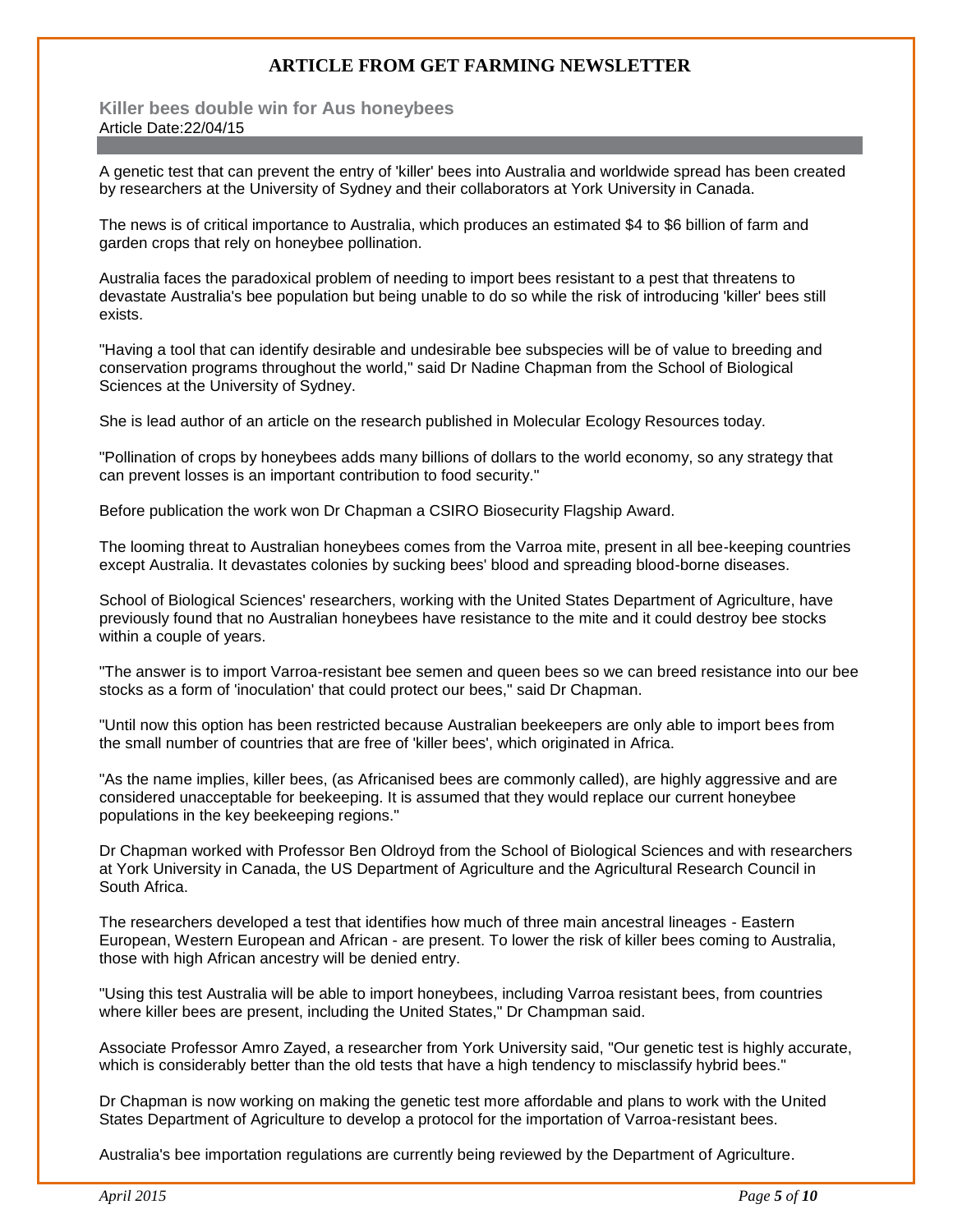#### **HONEY MONTH**

The following are activities that will be taking place during May for Honey Month. Please support them where you can.



During May, many community events and libraries in Queensland will bee alive with activities.

Right across out State, this year's major focus is on the involvement of local beekeepers, in partnership with their local communities, Libraries and Councils, with displays, activities and information talks.

This will involve many larger events as well as honey promotion at many smaller events such as meetings of



local Service Clubs and community groups, school class groups and play groups during National Honey Month.

### Will there be a Honey Month activity in your local area?

**BEE INVOLVED** Honey Month



For further information contact

Marion Weatherhead 07 5467 2135 queenbee50@bigpond.com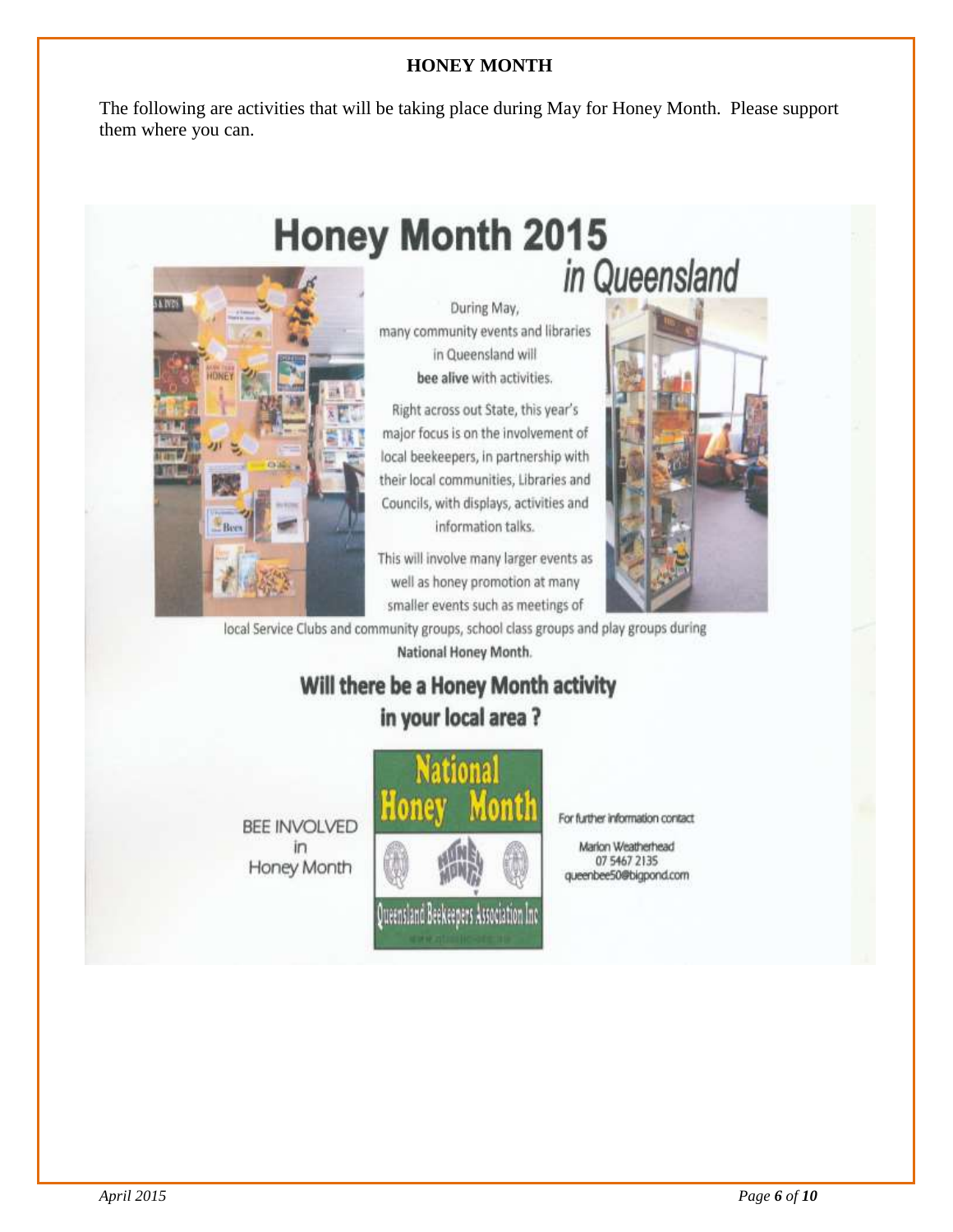

#### **GET READY FOR THE ANNUAL** Bee Week Field Days & Honey Festival May 22 & 23, 2015

It is with great pleasure that we invite you to participate in the annual Bee Week Field Days & Honey Festival, which will be held at the Orange Showgrounds, Leeds Parade, Orange NSW.

This event will be held in conjunction with national Honey Month & is a fun-filled opportunity for you to stay abreast of changes in the industry and to educate the general public.

We're looking for any bee or honey-related stall holders to participate over the 2 days - with stalls starting at just \$55. Email nswbeeweek@gmail.com for an application form

**Industry leaders** speaking about topical issues

**Fun activities** for the kids  $+$  a **Jumping castle** 

**Honey tasting** competition & stall holders

# WWW.NSWBEEWEEK.COM

# Bee Week Field Days

# **ARE YOU A BEEKEEPER?**

We need your help! We're looking for beekeepers who have something they can display at the Field Days to promote our industry... Can you put together a frame building demonstration? Can you set up an extraction display? Do you have any ideas you think we'd be interested in?

#### **WE WANT YOUR HONEY!**

We'd love you to enter our honey competition! Enter your honey in our tasting competition. Register your interest by emailing nswbeeweek@gmail.com for more information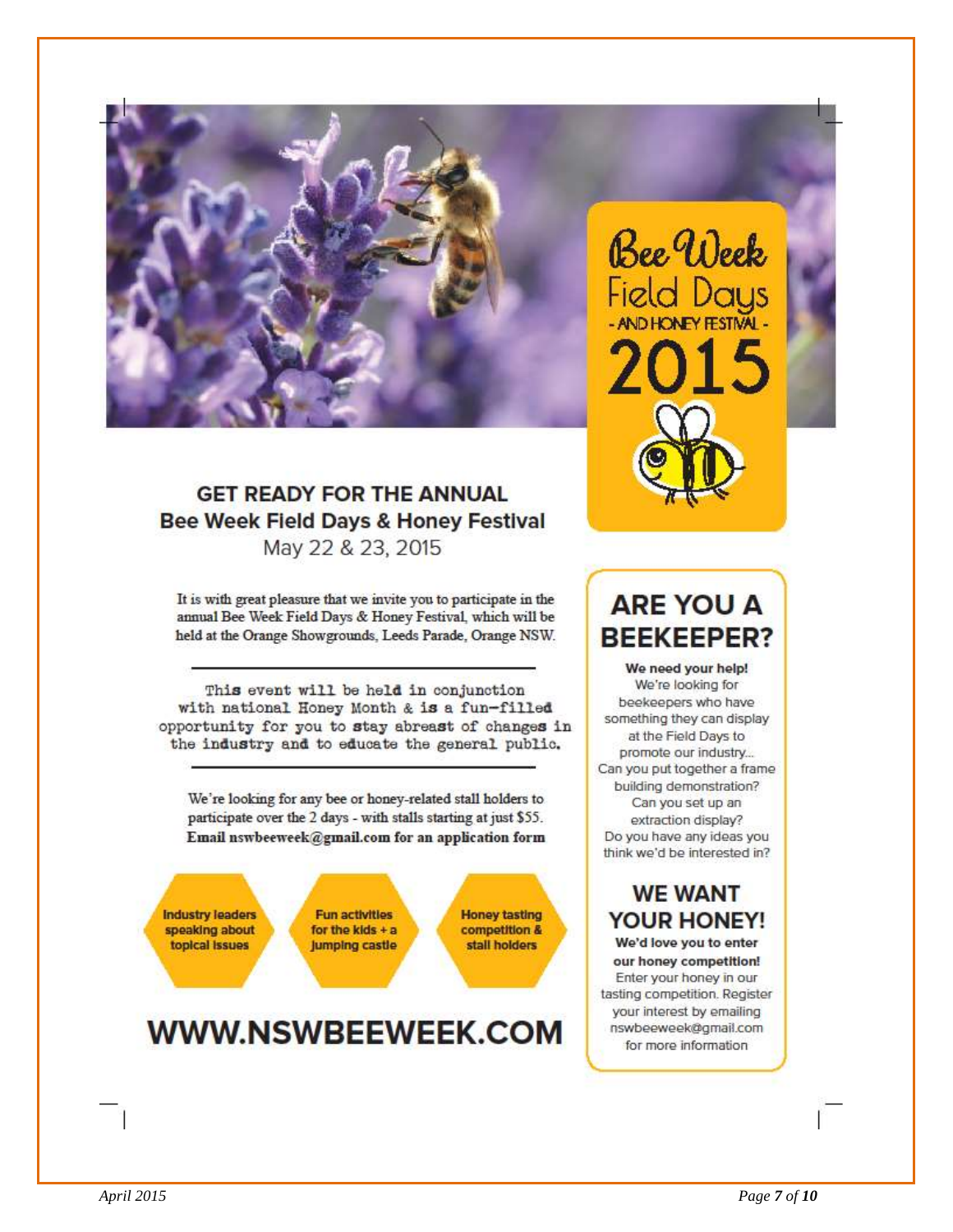

#### **For Everyone**

See beeksepers loading their hives onto trucks, and join the beekeeper's smoker competition.

Learn how to get started in bee keeping, get a glimpse into a bee hive and chat with CIBER bee scientists.

Experience the different tastes of honey and learn about the benefits of beeswax candles. See how a bee box is made and "bee" in the draw to win a starter bee hive.

Taste different honeys for free.

Purchase food and drinks or bring a picknick.

#### **For Kids**

**Face-Painting Kids Best Bee Outfit Competition** (Judging 12:00 noon) Scitech stall Waggle Dances for kids to dance to

#### **For Beekeepers**

Bring your honey and win a prize at our first honey judging competition!

Ezyloader from New South Wales will be demonstrating their cranes, and Nuplas Plastic Bee Hives from Victoria will be displaying their range.

Best of all: There will be lots of other beekeepers to network with.

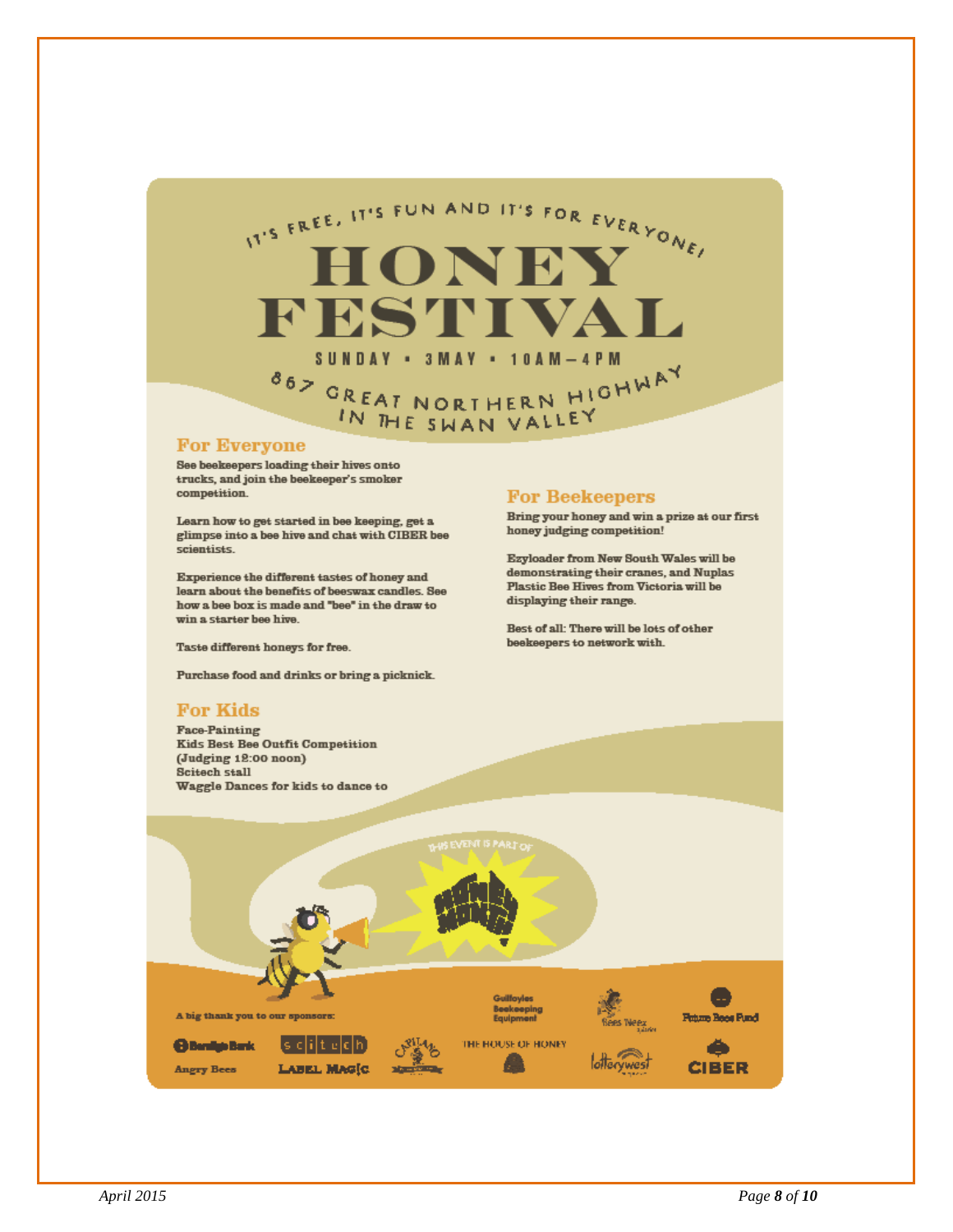#### **SOUTH AUSTRALIA**

Martin Gilbert in South Australia is doing the organising there. Martin would like to hear from you if you have something planned.

Some of Martin's suggestions are:-

- Write a letter or article for your local newspaper, community newsletter or magazine
- Offer to visit your local school
- Offer to host an information stall at an existing event e.g. farmers market or community event
- Invite a family to share a Sunday lunch with a honey theme
- If you are on facebook/twitter or other social media send a honey or pollination message each week.
- Offer to do a segment on the local community radio.
- Let people know what being a beekeeper involves

Kylie Pitt is in charge of the facebook page. Contact her if want to include something on the page. See [https://www.facebook.com/pages/National-Honey-Month-2015-South-](https://www.facebook.com/pages/National-Honey-Month-2015-South-Australia/829555260393792)[Australia/829555260393792](https://www.facebook.com/pages/National-Honey-Month-2015-South-Australia/829555260393792)